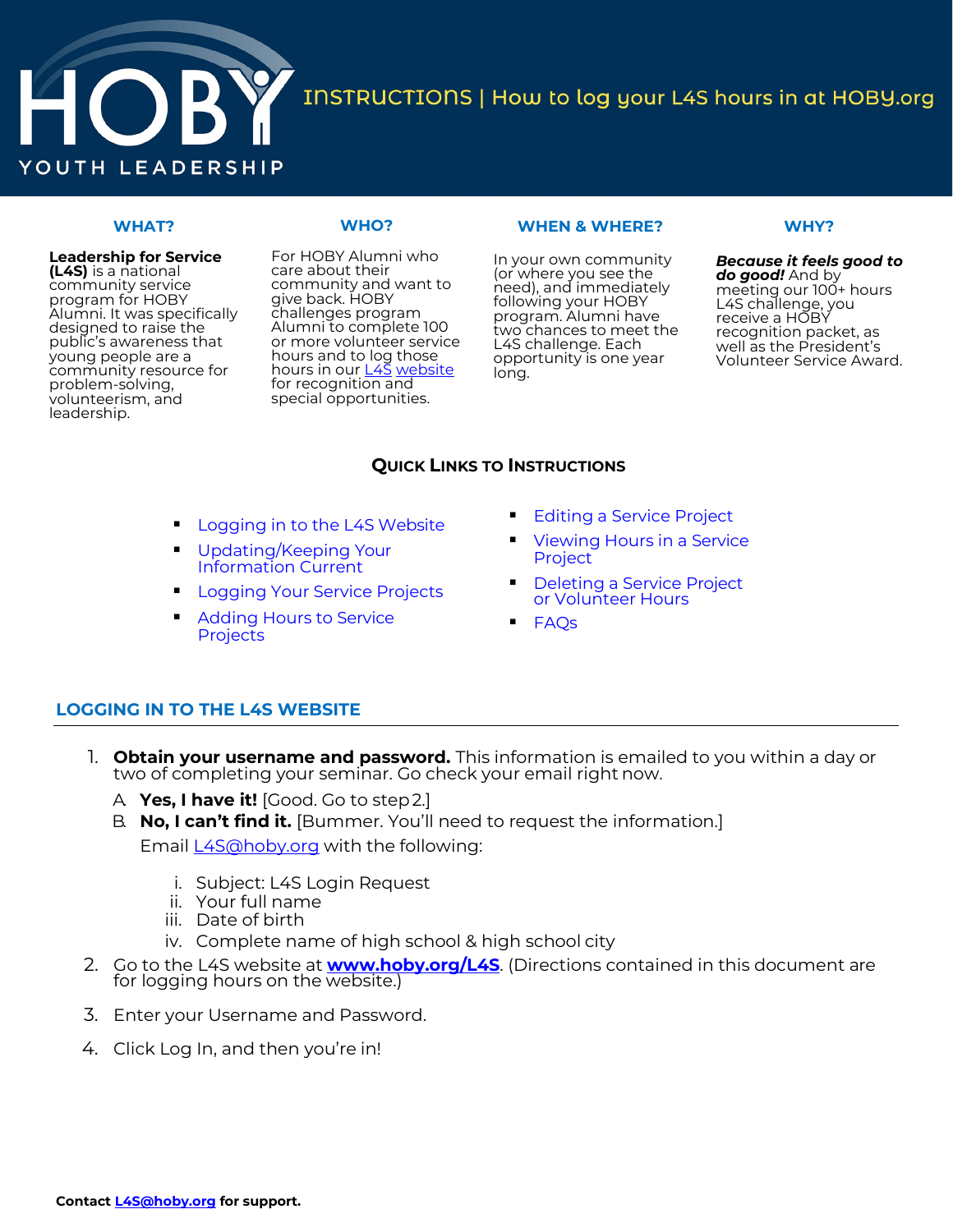- <span id="page-1-0"></span>1. Click Update Your Information.
- 2. Confirm or edit your email address. (Ensure your email is one you can access anytime and outside ofschool.)
- 3. Change your password to one you can remember.
- 4. Select a security question and enter an answer.
- 5. Confirm or edit all the remaining information we have for you on this page by clicking Edit in each section.
- 6. Be sure to save all your changes!

| Hobyman Alumni 's Leadership for Service |                          |                        |                          |                                    |  |
|------------------------------------------|--------------------------|------------------------|--------------------------|------------------------------------|--|
|                                          | 225.75 100               |                        | 4000                     | + Add a New Project                |  |
|                                          |                          |                        |                          | <b>O</b> Log New Hours             |  |
| Projects<br>to Date                      | Service Hours<br>to Date | Annual<br>Service Goal | Lifetime<br>Service Goal | <b>P</b> Create a New Service Goal |  |
|                                          |                          |                        |                          | <b>A</b> Update Your Information   |  |

## Account

| $2 \times$ Edit | Email: L4S@hoby.org                                                       |
|-----------------|---------------------------------------------------------------------------|
| $3 \times$ Edit | Password: ************                                                    |
| $4 \times$ Edit | Security Question: What is your favorite movie?<br>Answer: ************** |

# Personal

| $5 \times$ Edit | <b>Name:</b> Hobyman Joe Alumni IX |
|-----------------|------------------------------------|
|                 | Maiden: Jane M Smith               |
|                 | Birthday: 1/27/1970                |
|                 | Gender: M                          |
|                 | Ethnicity: Caucasian               |
|                 |                                    |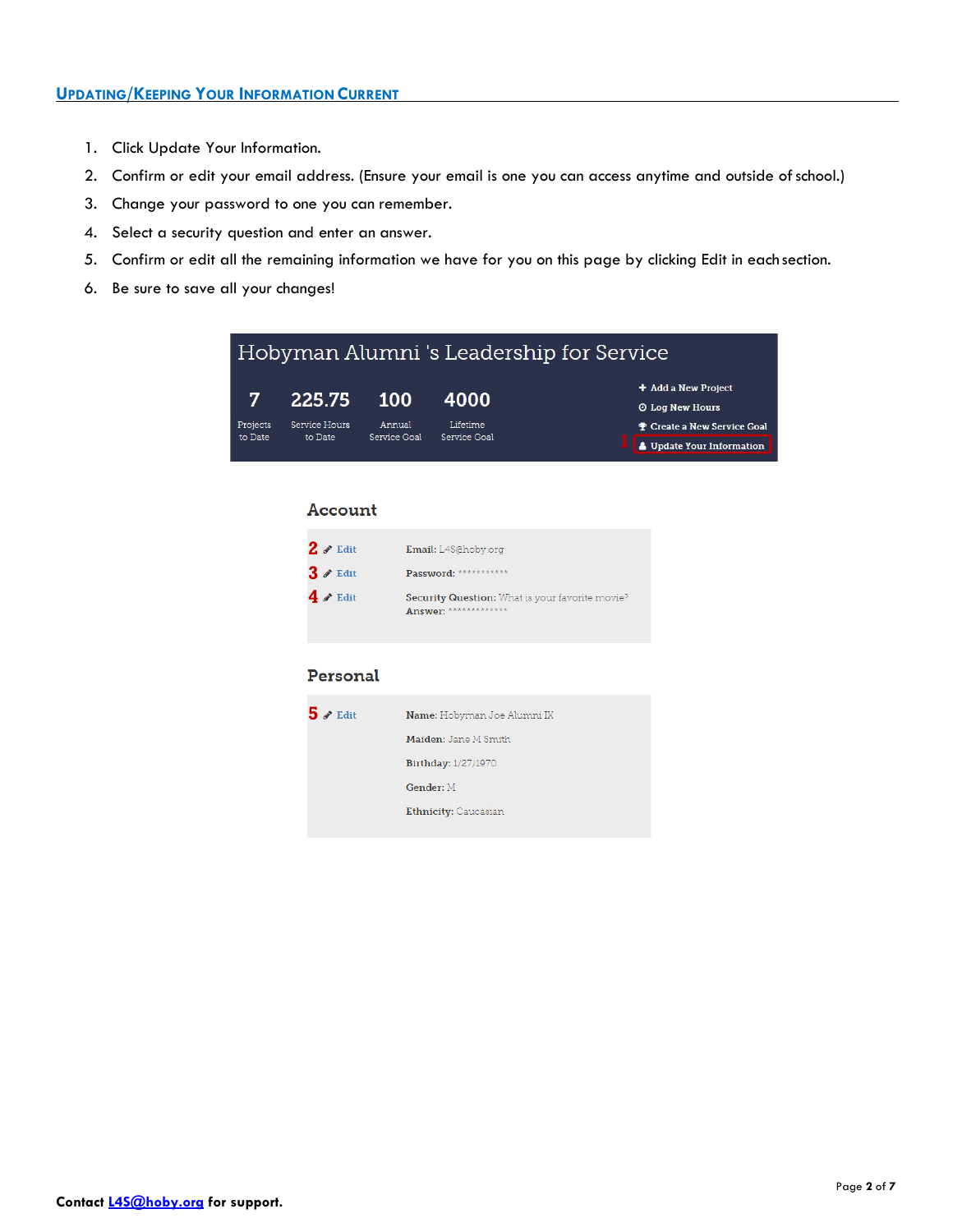# <span id="page-2-0"></span>**LOGGING YOUR SERVICE PROJECTS**

Volunteer service hours must be logged within a Service Project(s). Service Projects contain all the details for HOBY to categorize and validate your service hours, like the organization's name, location, and contact. When creating a Service Project, you can edit the "start date" and "end date" based on if the project is ongoing (i.e. bi- weekly, weekly, monthly, etc.).

1. On the Home Page, click Add a New Service Project.



2. Complete all the information for your Service Project. Please ensure the accuracy of all the information entered.

# **2** Add a Service Project

| Project Name:         | Beach Clean Up                                                                                                                |  |                                                                                                                                             |  |  |
|-----------------------|-------------------------------------------------------------------------------------------------------------------------------|--|---------------------------------------------------------------------------------------------------------------------------------------------|--|--|
|                       | A brief title for the project.                                                                                                |  |                                                                                                                                             |  |  |
| Description:          | Spent the day with the Preserve Santa Monica organization picking up litter and removing recyclable items from<br>trash bins. |  |                                                                                                                                             |  |  |
|                       |                                                                                                                               |  | If your service project takes place outside of<br>the United States, use the space in the<br>description box to clarify where it took place |  |  |
| <b>Start Date:</b>    | 諞<br>1/31/2016                                                                                                                |  | and provide any foreign contact numbers.                                                                                                    |  |  |
| End Date:             | æ<br>1/31/2016                                                                                                                |  |                                                                                                                                             |  |  |
| Location:             | Santa Monica Beach                                                                                                            |  |                                                                                                                                             |  |  |
|                       | For example: The 1st Street Park, Main Street Elementary School, etc.                                                         |  |                                                                                                                                             |  |  |
| City:                 | Santa Monica                                                                                                                  |  |                                                                                                                                             |  |  |
| State:                | California                                                                                                                    |  |                                                                                                                                             |  |  |
| Supervising           | Sunshine Navarro Shively                                                                                                      |  | ▼                                                                                                                                           |  |  |
| Contact:              |                                                                                                                               |  | Enter all adult supervising contact information. This will be used by HOBY to verify your service hours.                                    |  |  |
| <b>Contact Email:</b> | shivelys@hoby.org                                                                                                             |  |                                                                                                                                             |  |  |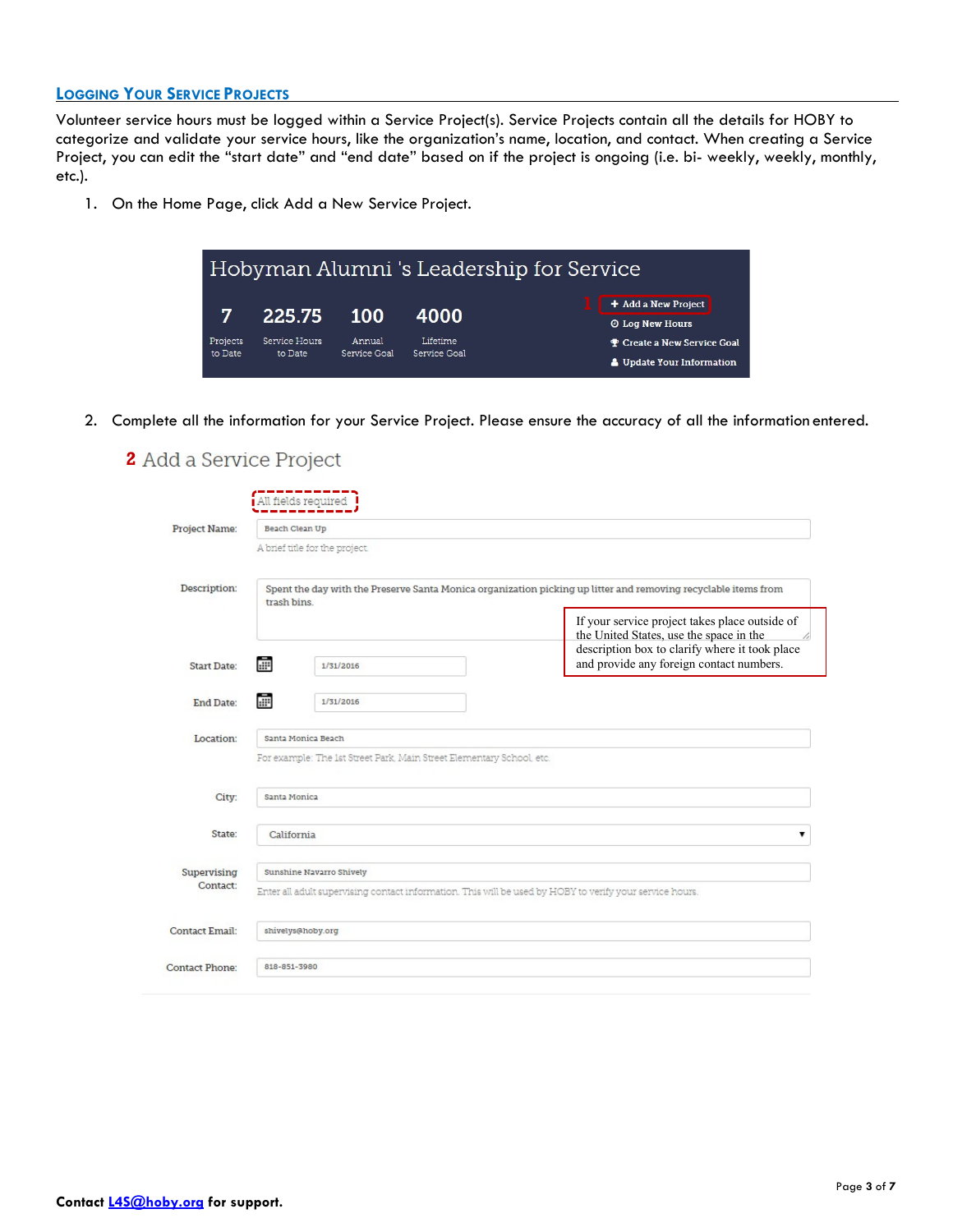- 3. Follow the instructions to select a Service Area and Service Category.
- 4. Click Add Service Area.
- 5. Now click Add Project to save all the information.

| Service Area     | Environment & Climate Change |   |
|------------------|------------------------------|---|
| Service Category | Conservation                 | 4 |

# <span id="page-3-0"></span>**ADDING HOURS TO SERVICE PROJECTS**

Adding hours is how your Service Project(s) become eligible for the President's Volunteer Service Award. It also eliminates additional data entry when performing volunteer hours for the same organization.

|                     |                          |                        |                          | Hobyman Alumni's Leadership for Service |                                                 |
|---------------------|--------------------------|------------------------|--------------------------|-----------------------------------------|-------------------------------------------------|
| 7                   | 225.75                   | <b>100</b>             | 4000                     |                                         | $+$ Add a New Project<br><b>O Log New Hours</b> |
|                     |                          |                        |                          |                                         |                                                 |
| Projects<br>to Date | Service Hours<br>to Date | Annual<br>Service Goal | Lifetime<br>Service Goal |                                         | <b>P</b> Create a New Service Goal              |
|                     |                          |                        |                          |                                         | <b>A</b> Update Your Information                |

- 1. On the Home Page, click Log New Hours.
- 2. Select the Service Project from the dropdown options.
- 3. Enter all the information.
- 4. Click Add Hours. (Enter additional Service Projects and Volunteer Hours as needed.)

| Add Project Hours     |                                       | × |
|-----------------------|---------------------------------------|---|
| * Project:            | All fields required<br>Beach Clean Up | 2 |
| <b>Service Hours:</b> |                                       |   |
| Service Date:         | ili.                                  |   |
| Description:          |                                       |   |
|                       | <b>Add Hours</b><br>Cancel            |   |

Hint: You must create your project before adding hours to it. Add a New Project

*After entering your hours, your newly recorded hours are reflected in two places:*

## **Contact [L4S@hoby.org](mailto:L4S@hoby.org) for support.**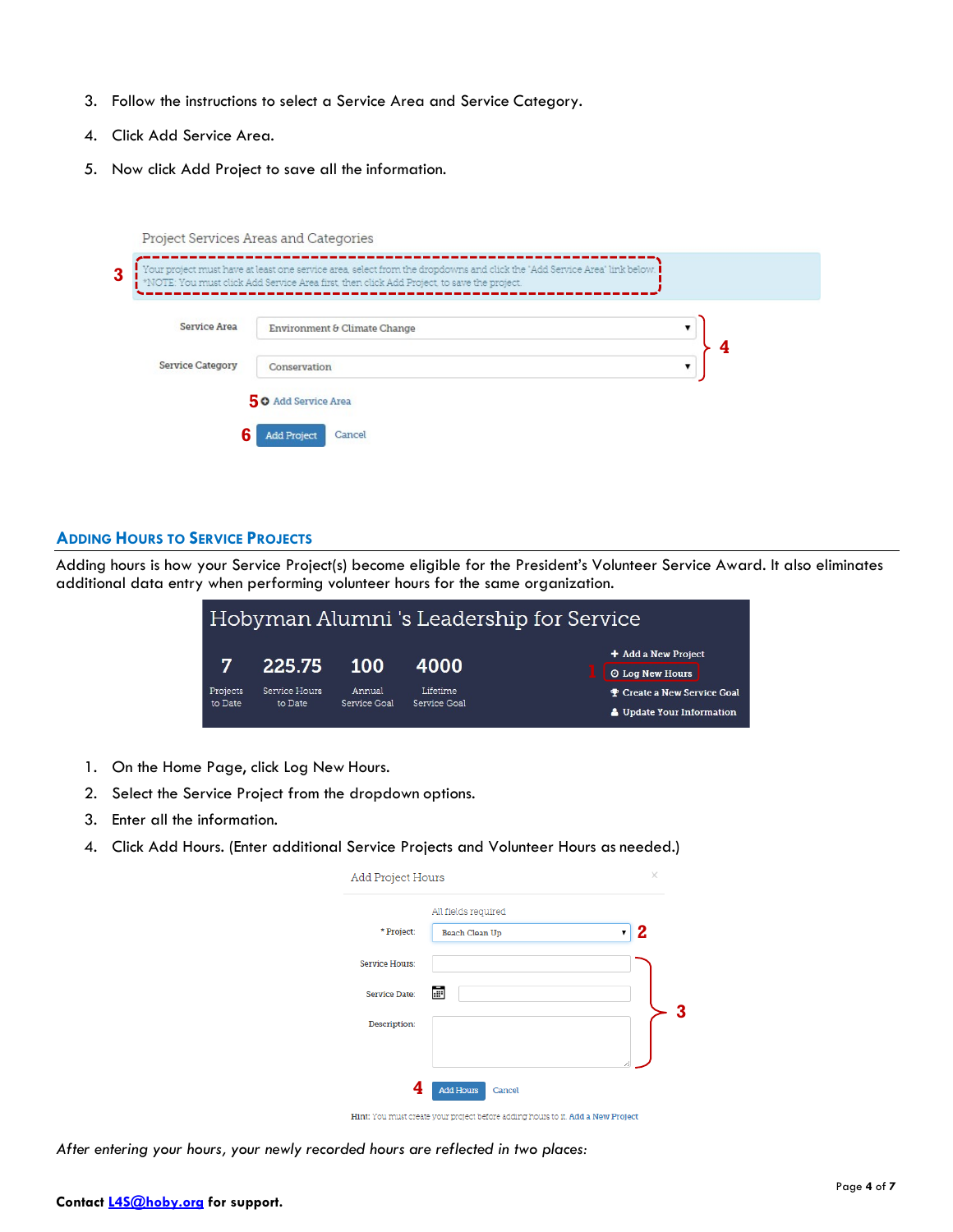- 5. The Total Hours for the Service Project, and
- 6. The Total Service Hours to Date on the Home Page.



#### <span id="page-4-0"></span>**EDITING A SERVICE PROJECT**

Projects are sorted chronologically by date (oldest on top to most recent at the bottom). You may need to edit your Service Project if: a) the project becomes continuous; therefore, you will need to change the dates; or b) you made any mistakes entering information (e.g. the contact's phone number, the service area, etc.).

1. In the Projects tab on the Home Page, find your Service Project and click Edit Project.

| Beach Clean Up                                                              | Edit Project   Delete<br>Add Hours   View Hours             |
|-----------------------------------------------------------------------------|-------------------------------------------------------------|
| Spent the day with the Preserve Santa Monica organization picking up litter | Dates                                                       |
| and removing recyclable items from trash bins.                              | 1/31/2016 - 1/31/2016                                       |
| Santa Monica Beach                                                          | <b>Total Hours</b>                                          |
| Santa Morica, CA                                                            | 0                                                           |
| Contact<br>Sunshine Navarro Shively<br>818-851-3980                         | Service Area<br>Environment & Climate Change - Conservation |

- 2. Make the necessary changes in the Service Project section.
- 3. Click Save.

#### <span id="page-4-1"></span>**VIEWING HOURS IN A SERVICE PROJECT**

Viewing hours in a service project allows you to see how many hours you logged each time you volunteered.

1. In the Projects tab, find the service project and click View Hours.

| Beach Clean Up                                                                                                                | Edit Project   Delete<br><b>Add Hours   View Hours</b> |
|-------------------------------------------------------------------------------------------------------------------------------|--------------------------------------------------------|
| Spent the day with the Preserve Santa Monica organization picking up litter<br>and removing recyclable items from trash bins. | Dates<br>1/31/2016 - 1/31/2016                         |
| Santa Monica Beach                                                                                                            | <b>Total Hours</b>                                     |
| Santa Monica, CA                                                                                                              | 6.00                                                   |
| Contact                                                                                                                       | Service Area                                           |
| Sunshine Navarro Shively<br>818-851-3980                                                                                      | Environment & Climate Change - Conservation            |

2. Your project will appear with all your hours for that project listed at the bottom. (You may have more individual hours than what is exemplified.)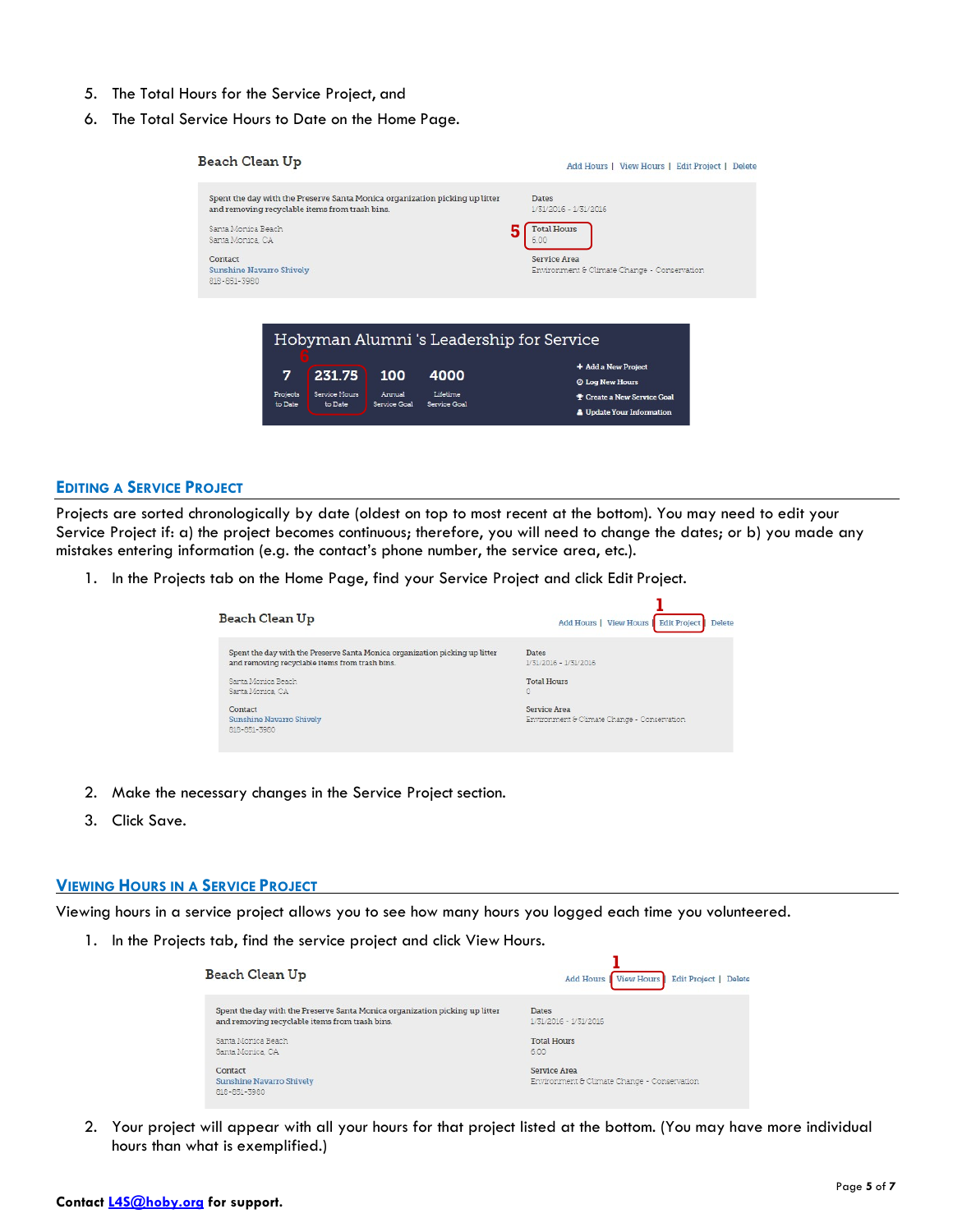- 3. At this point, you may also do any of the following:
	- a. Add hours to your Service Project (follow directions in the section *[Adding Service](#page-3-0) Hours*)
	- b. Edit the Service Project (follow directions in the section *[Editing a Service](#page-4-0) Project*)
	- c. Delete the Service Project by clicking Delete.

| Your Service Projects                                                                                                         | <b>O</b> Add a New Project                                   |
|-------------------------------------------------------------------------------------------------------------------------------|--------------------------------------------------------------|
| Beach Clean Up                                                                                                                | ħ<br>a<br>Add Hours   Edit Project  <br><b>Delete</b>        |
| Spent the day with the Preserve Santa Monica organization picking up litter<br>and removing recyclable items from trash bins. | <b>Dates</b><br>1/31/2016 - 1/31/2016                        |
| Santa Monica Beach<br>Santa Monica, CA                                                                                        | <b>Total Hours</b><br>6.00                                   |
| Contact<br><b>Sunshine Navarro Shively</b><br>818-851-3980                                                                    | Service Area<br>Environment & Climate Change - Conservation. |
|                                                                                                                               |                                                              |
| 2 Hours Logged for "Beach Clean Up"                                                                                           |                                                              |
|                                                                                                                               |                                                              |
| Date: 1/31/2016                                                                                                               | <b>Edit Hours</b>                                            |
| Hours: 6.00<br>Activity: Picked up litter and recycled items from trash bins.                                                 | Delete Hours                                                 |

### <span id="page-5-0"></span>**DELETING A SERVICE PROJECT OR VOLUNTEER HOURS**

- 1. In the Projects tab, find the service project and click:
	- a. Delete to delete the project; or
	- b. Delete Hours to delete the hours you've listed for your project.

*Note that you must delete all your volunteer hours first before you can delete an entire Service Project.*

| Your Service Projects                                                                                                                                                                                                                 | <b>O</b> Add a New Project                                                                                                         |
|---------------------------------------------------------------------------------------------------------------------------------------------------------------------------------------------------------------------------------------|------------------------------------------------------------------------------------------------------------------------------------|
| Beach Clean Up                                                                                                                                                                                                                        | а<br>Add Hours   Edit Project   Delete                                                                                             |
| Spent the day with the Preserve Santa Monica organization picking up litter<br>and removing recyclable items from trash bins.<br>Santa Monica Beach<br>Santa Monica, CA<br>Contact<br><b>Sunshine Navarro Shively</b><br>818-851-3980 | <b>Dates</b><br>1/31/2016 - 1/31/2016<br><b>Total Hours</b><br>6.00<br>Service Area<br>Environment & Climate Change - Conservation |
| Hours Logged for "Beach Clean Up"                                                                                                                                                                                                     |                                                                                                                                    |
| Date: 1/31/2016<br>Hours: 6.00<br>Activity: Picked up litter and recycled items from trash bins.                                                                                                                                      | <b>Edit Hours</b><br>Delete Hours                                                                                                  |